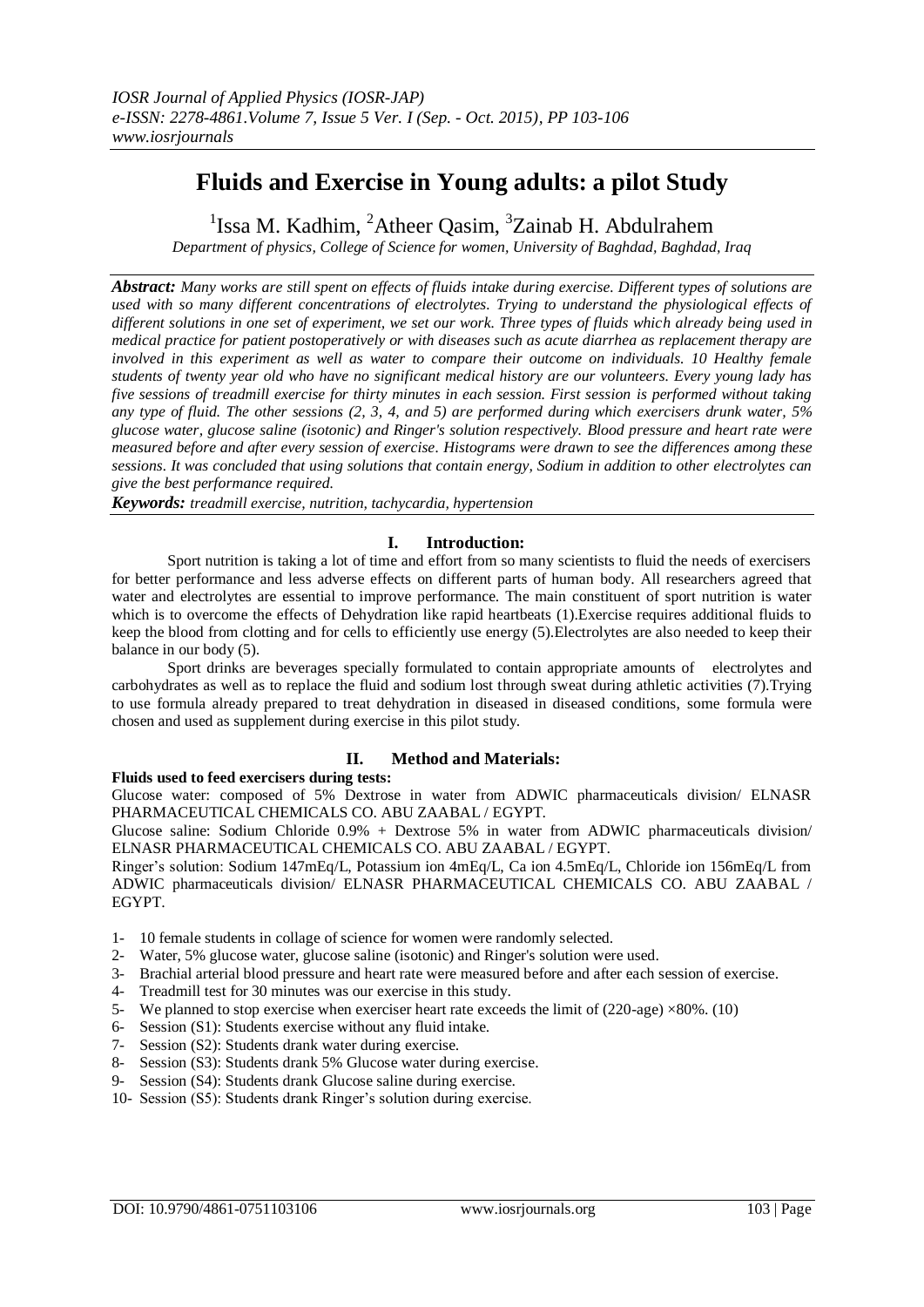| Ш.<br><b>Results:</b> |                                                     |                   |                   |                               |                   |                               |  |  |  |  |  |
|-----------------------|-----------------------------------------------------|-------------------|-------------------|-------------------------------|-------------------|-------------------------------|--|--|--|--|--|
|                       | Brachial blood pressure(Systolic/Diastolic in mm Hg |                   |                   |                               |                   |                               |  |  |  |  |  |
|                       | <b>Before</b><br>exercise                           | After<br>session1 | After<br>session2 | After<br>session <sub>3</sub> | After<br>session4 | After<br>session <sub>5</sub> |  |  |  |  |  |
| 1                     | 110/60                                              | 160/70            | 150/70            | 100/60                        | 150/80            | 130/60                        |  |  |  |  |  |
| 2                     | 110/70                                              | 130/70            | 130/70            | 110/70                        | 140/80            | 120/80                        |  |  |  |  |  |
| 3                     | 120/60                                              | 140/60            | 130/60            | 100/70                        | 150/70            | 130/60                        |  |  |  |  |  |
| 4                     | 100/60                                              | 110/70            | 110/60            | 90/60                         | 120/70            | 120/60                        |  |  |  |  |  |
| 5                     | 90/60                                               | 120/70            | 110/50            | 100/70                        | 170/60            | 100/60                        |  |  |  |  |  |
| 6                     | 100/60                                              | 110/60            | 110/60            | 90/70                         | 120/60            | 110/60                        |  |  |  |  |  |
| 7                     | 110/70                                              | 120/80            | 150/70            | 100/70                        | 180/80            | 130/70                        |  |  |  |  |  |
| 8                     | 100/40                                              | 120/50            | 140/40            | 100/50                        | 110/60            | 110/40                        |  |  |  |  |  |
| 9                     | 120/60                                              | 110/60            | 120/70            | 100/70                        | 130/60            | 140/60                        |  |  |  |  |  |
| 10                    | 100/60                                              | 130/70            | 140/50            | 90/70                         | 170/70            | 120/60                        |  |  |  |  |  |

**Table1: Brachial blood pressure measurements before and after each exercise session in mm Hg (Systolic/Diastolic).**

|                | Heart rate in beats/minute |                   |                               |                   |                   |                               |  |  |  |
|----------------|----------------------------|-------------------|-------------------------------|-------------------|-------------------|-------------------------------|--|--|--|
|                | <b>Before</b><br>exercise  | After<br>session1 | After<br>session <sub>2</sub> | After<br>session3 | After<br>session4 | After<br>session <sub>5</sub> |  |  |  |
|                | 74                         | 98                | 95                            | 93                | 90                | 75                            |  |  |  |
| 2              | 68                         | 101               | 98                            | 95                | 80                | 70                            |  |  |  |
| 3              | 60                         | 88                | 85                            | 90                | 73                | 70                            |  |  |  |
| $\overline{4}$ | 60                         | 105               | 99                            | 90                | 95                | 65                            |  |  |  |
| 5              | 71                         | 112               | 98                            | 105               | 80                | 73                            |  |  |  |
| 6              | 72                         | 94                | 62                            | 91                | 90                | 73                            |  |  |  |
| 7              | 64                         | 98                | 96                            | 90                | 83                | 75                            |  |  |  |
| 8              | 66                         | 108               | 89                            | 95                | 84                | 68                            |  |  |  |
| 9              | 68                         | 70                | 88                            | 90                | 70                | 70                            |  |  |  |
| 10             | 72                         | 107               | 96                            | 90                | 72                | 77                            |  |  |  |

**Table2: Heart rate measured in Beats / minute before and after each exercise session.**



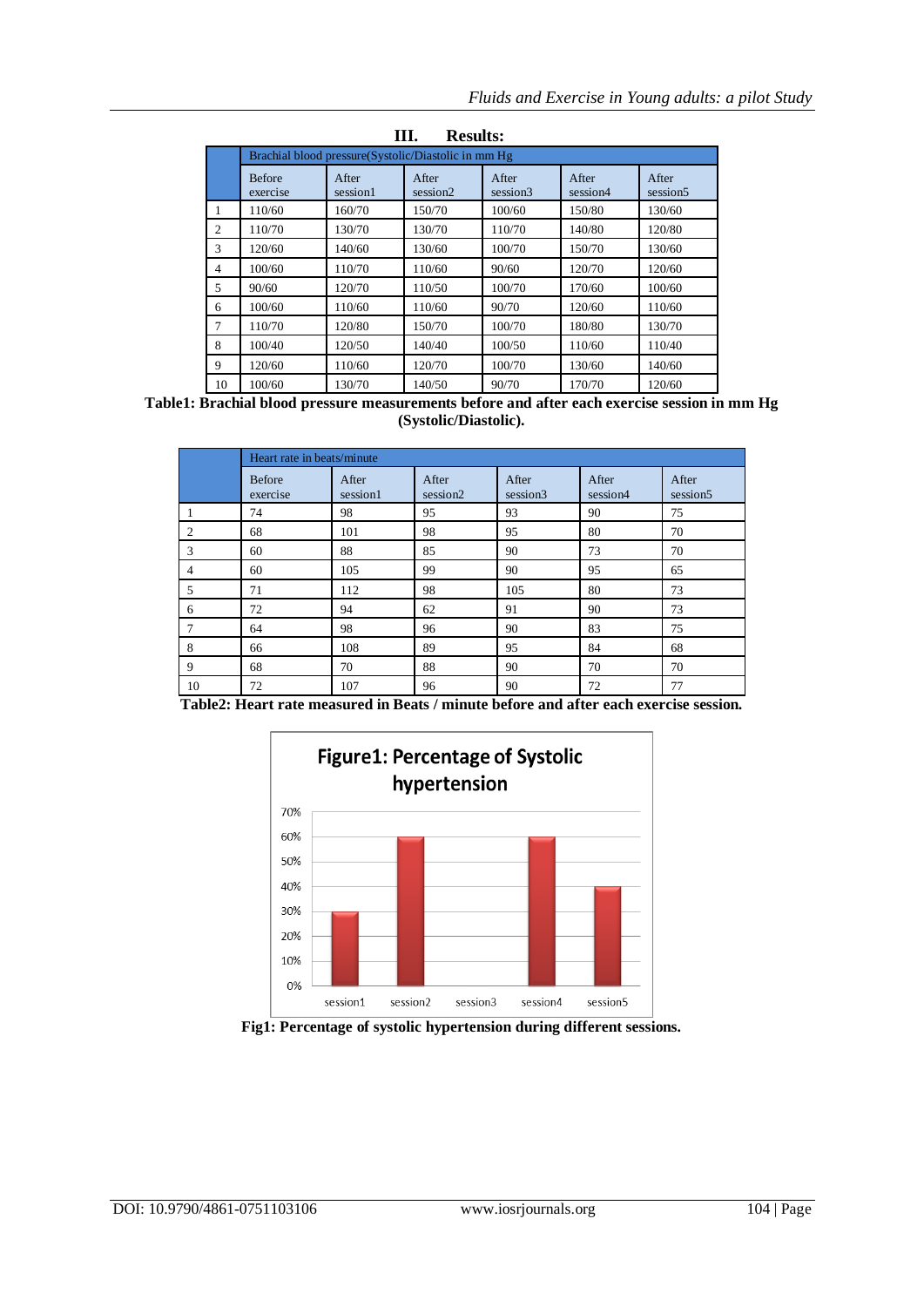

**Fig2: Percentage of tachycardia during different sessions.**

- 1- Nobody exceeded heart rate limit.
- 2- Most of exercisers, felt tired and weak and they would like to stop exercising in S1, S2, S3.
- 3- All of them, felt ready to continue exercising in S4 and S5.
- 4- Figure1: 30% of them developed systolic hypertension in S1 while in S2 60% had hypertension. However none had that in S3. 60% and 40% had hypertension in S4 and S5 respectively.
- 5- Figure2: Regarding heart rate, 50% of S1 and 10% of S3 had mild tachycardia. Normal heart rate was noticed in all other sessions.

## **IV. Discussion**

#### **Endurance:**

 All fluids used in this experiment are isotonic as they can quickly replace fluids lost through sweating (8). Feeling tired and exhausted and wishing to stop exercising are probably due to dehydration (7) and also can be due to electrolytes consumption (2). What happened in S1is probably due to fluid and electrolytes loss as well as energy presented by glucose. But in S2 although they took water, exercise stopped as they felt tired and weak and this was probably due to electrolytes and energy loss. This was the difference between the two sessions. Giving them glucose in S3 should have replaced fluid and energy loss so ending session can be due electrolytes loss. Hyponatremia can be a cause of exhaustion during exercise (2) so that they were supplemented with glucose saline to overcome this factor. What was noticed in S4 can probably support this idea as they expressed the willing to continue and no feelings of tiredness and exhaustion were announced and this was the same in S5.

#### **Physiological parameters:**

Exercise without fluid supplement can lead to increase in blood pressure and heart rate (1,2,3,4,5,6). This is well known and is clearly seen in session1. It can be noticed that training and drinking glucose water induces stabilization in blood pressure but causes increase in heart rate (table1, 2). This is the reverse of other supplemented sessions as all others induced systolic hypertension with stabilization in heart rate (fig2).

There is general agreement that the systolic blood pressure increase determined by isotonic exercise usually ranges from 50 to 70 mm Hg in both normotensive or hypertensive subjects(9). This was noticed in sessions 2 and 4(fig1). So those who developed such increase in systolic pressure have to stop exercise and should be informed that they are susceptible to develop hypertension in future. These effects should be more clearly seen if submaximal treadmill test has been used (9).

This experiment was set to 30minutes limit as a pilot study so it is not expected to reach submaximal heart rate. However, tachycardia is seen in session of glucose water and session of no fluid intake. This may lead us to expect more significant increase in heart rate in such fluid supplement and fluids containing electrolytes are more preferable to control heart beating.

Also it be concluded that fluid supplements in general have more significant effect on heart rate of trainer than on his/her blood pressure. And so trainer who does not develop hypertension can take fluids containing electrolytes for better performance. This may lead us to suggest that people who develop hypertension during exercise (even if they are not already hypertensive) and welling to continue exercising should be given antihypertensive agents in a calculated dose either before or during sport. This probably should be done individually in the laboratory to find the best antihypertensive agent that will not affect his/her performance and control blood pressure.